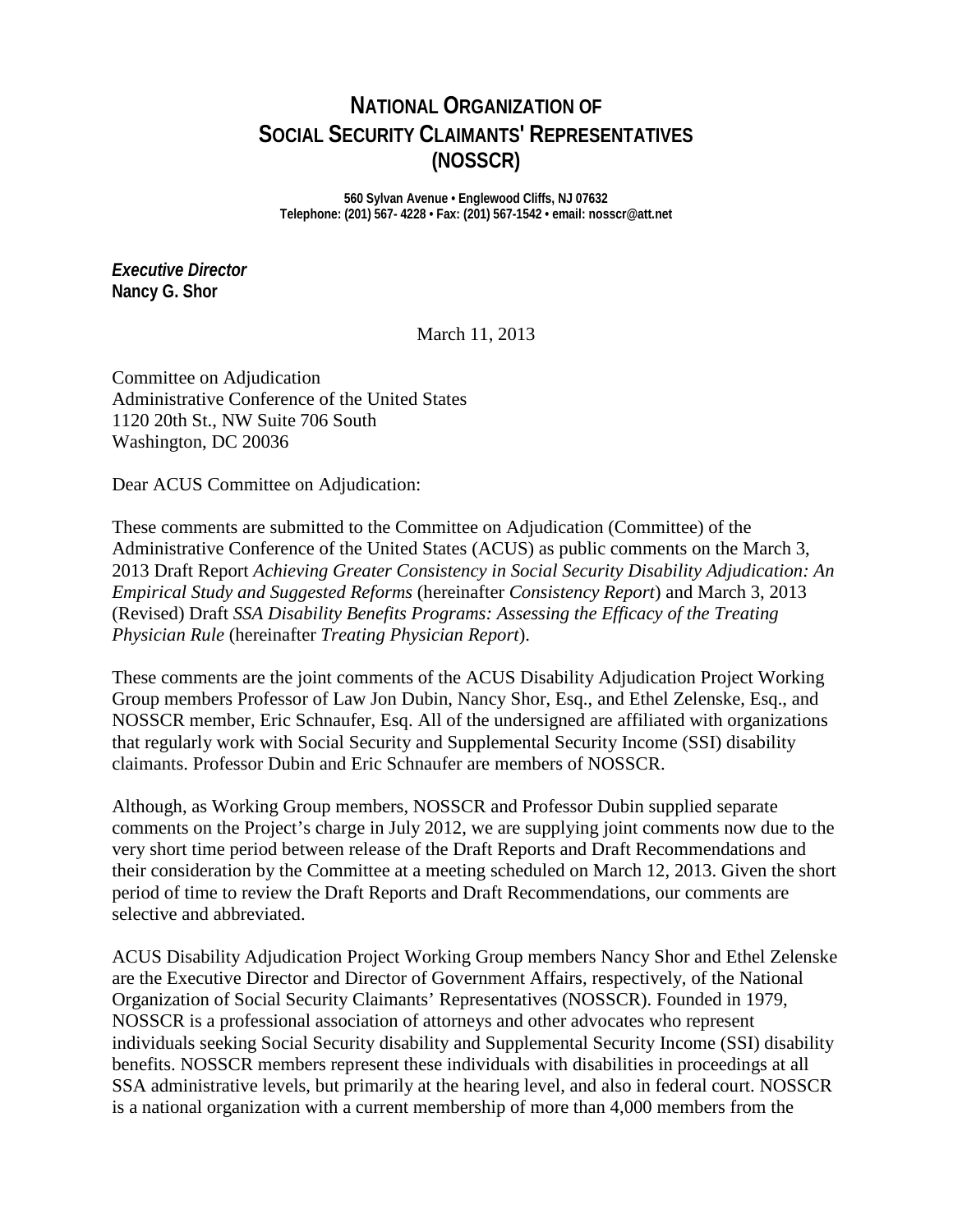private and public sectors and is committed to the highest quality legal representation for claimants.

Eric Schnaufer, Esq., brings the perspective of a long-time claimants' attorney who also previously worked as an Assistant Regional Counsel for the Department of Health and Human Services defending in federal court hundreds of denials of Social Security and SSI disability benefits.

Professor Jon Dubin is the Associate Dean of Clinical Program at Rutgers School of Law, Newark, NJ, and the Alfred C. Clapp Public Service Scholar. Professor Dubin is the author of several articles on the SSA s disability adjudication process and judicial review including: *Overcoming Gridlock: Campbell after a Quarter-Century and Bureaucratically Rational Gap-Filling in Mass Justice Adjudication in the Social Security Administration-s Disability Programs,*  62 ADMIN. L. REV. 937 (2010), and *Torquemada Meets Kafka: The Misapplication of the Issue Exhaustion Doctrine to Inquisitorial Administrative Proceedings*, 97 COLUM. L. REV. 1289 (1997). He is also the co-author of a major treatise, *Social Security Disability Law and Procedure in Federal Court* (Thompson/Reuters/West Pub. 2013) (Co-authored with Carolyn Kubitschek).

The Clinical Program of the Rutgers School of Law - Newark is a professional law office dedicated to teaching law students the practice of law and the skills and values of the legal profession while providing pro bono representation to unrepresented and underserved individuals and groups. The Rutgers Urban Legal Clinic and Rutgers Child Advocacy Clinic are the constituent components of the program that provide representation and assistance, respectively, to indigent adults with disabilities seeking Social Security and SSI benefits and children with disabilities seeking SSI benefits.

## **I.** *Introduction*

For the reasons discussed below, the undersigned believe that several of the Project's proposed draft recommendations would create significant and unnecessary hardships and unfairness to disability claimants, are predicated on some misperceptions about the nature of the SSA adjudication process and the courts' judicial review function in Social Security and SSI disability benefits cases, and would result in additional and further inefficiencies in those processes without corresponding increases in consistency or accuracy in decision-making.

**Caution regarding the search for efficiencies.** While we generally support the goal of achieving increased efficiency throughout the adjudicatory process, we caution that limits must be placed on the goal of administrative efficiency for efficiency's sake alone. The purposes of the Social Security and SSI programs are to provide cash benefits to those who need them and have earned them and who meet the eligibility criteria. While there may be ways to improve the decision-making process from the perspective of the adjudicators, the critical measure for assessing initiatives for achieving administrative efficiencies must be how they affect the very claimants and beneficiaries for whom the system exists.

NOSSCR has at least five main concerns with the draft reports: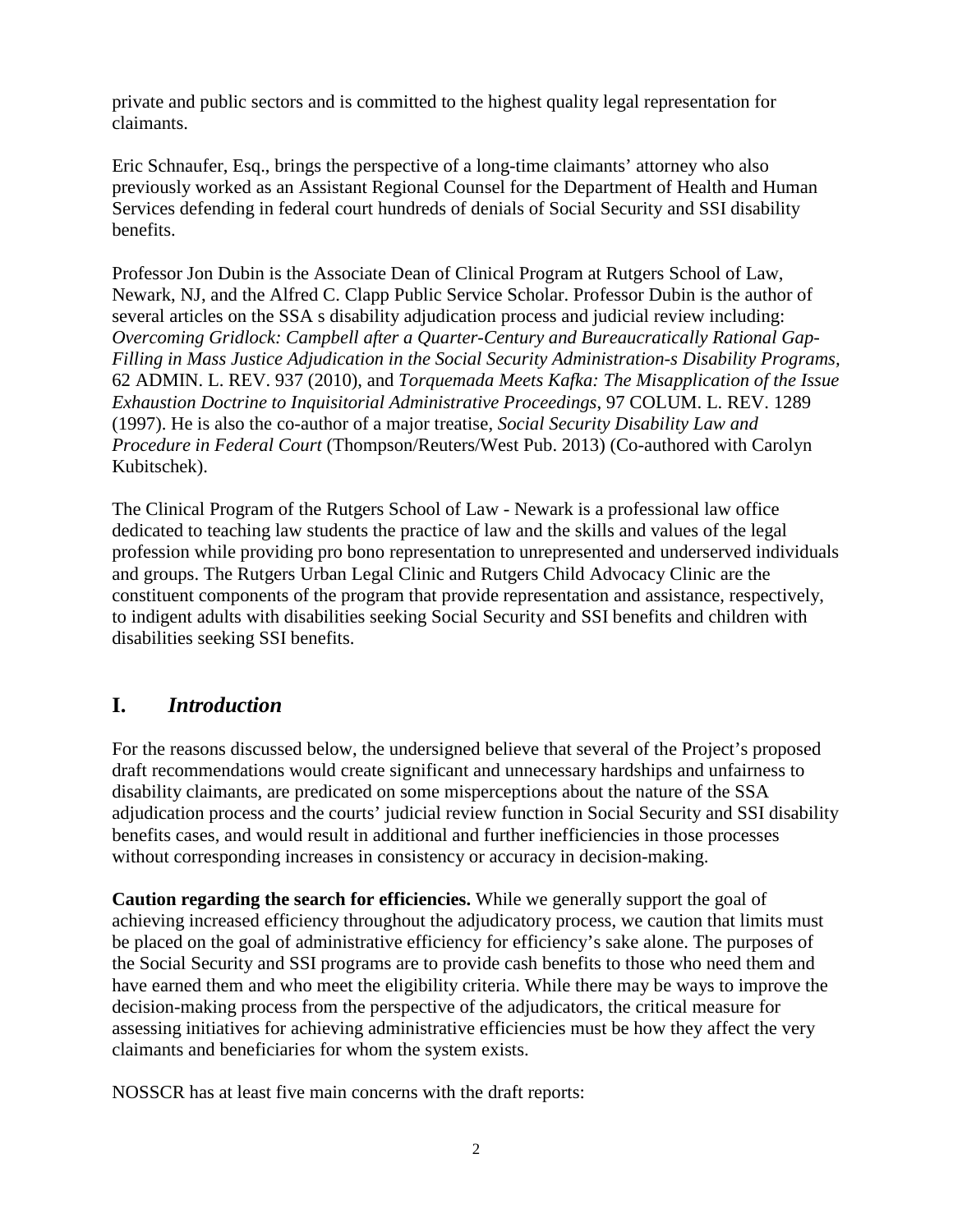- 1. The recommendation to prohibit a claimant, including a claimant who does not have a representative, from submitting evidence to an ALJ at hearing and post-hearing violates a claimant's procedural due process right to rebut evidence an ALJ obtains at hearing or posthearing. It also violates the Social Security Act, 42 U.S.C. § 405(g), which provides that a claimant has the right to a hearing with a decision based on "evidence adduced at the hearing." Our position is that the recommendation to close the record conflicts with the statute. *Consistency Report* at 41.
- 2. The recommendation to eliminate a claimant's right to request Appeals Council review of an unfavorable or partially favorable ALJ decision would likely lead to thousands, even tens of thousands more civil actions per year when (i) the federal courts are already overburdened, (ii) the Agency has an obligation to correct its own errors, and (iii) in comparison to Appeals Council review, litigation is a grossly inefficient mechanism to correct ALJ errors. *Consistency Report* at 72.

Administrative review of ALJ decisions is important to claimants: (i) Appeals Council review is the most efficient way for claimants to correct errors in ALJ decisions finding them not disabled; (ii) Claimants can request review of improper ALJ dismissals and denials of reopening requests; (iii) The Appeals Council reviews allegations that a claimant's right to a full and fair hearing has been violated; (iv) The Appeals Council reviews nondisability issues, which are often a part of a disability claim; and (v) Claimants can submit new and material evidence that relates to the period before the ALJ decision.

- 3. The recommendation to review ALJ decisions for statistical consistency must respect the decisional independence of ALJs and be implemented in a neutral manner. *Consistency Report* at 63-72.
- 4. The recommendation to amend the Social Security Act (Act) to establish "term" disability has no plausible connection to the consistency of adjudication and would greatly increase the administrative burdens on the Agency. *Consistency Report* at 81-89.
- 5. The recommendation to eliminate the "controlling weight" element of the regulatory treating physician rule is based on a misunderstanding of that rule and court cases involving that rule. *Treating Physician Report* at 54-59.

## **II.** *Consistency Report*

The *Consistency Report* made fourteen recommendations in the six sections. *Consistency Report* at  $29-89$ <sup>[1](#page-2-0)</sup> NOSSCR comments on the recommendations seriatim.

<span id="page-2-0"></span><sup>&</sup>lt;sup>1</sup> We note that the recommendations in the ACUS Memorandum, "Draft Recommendations," dated February 27, 2013, do not correspond with the recommendations in the *Consistency Report*.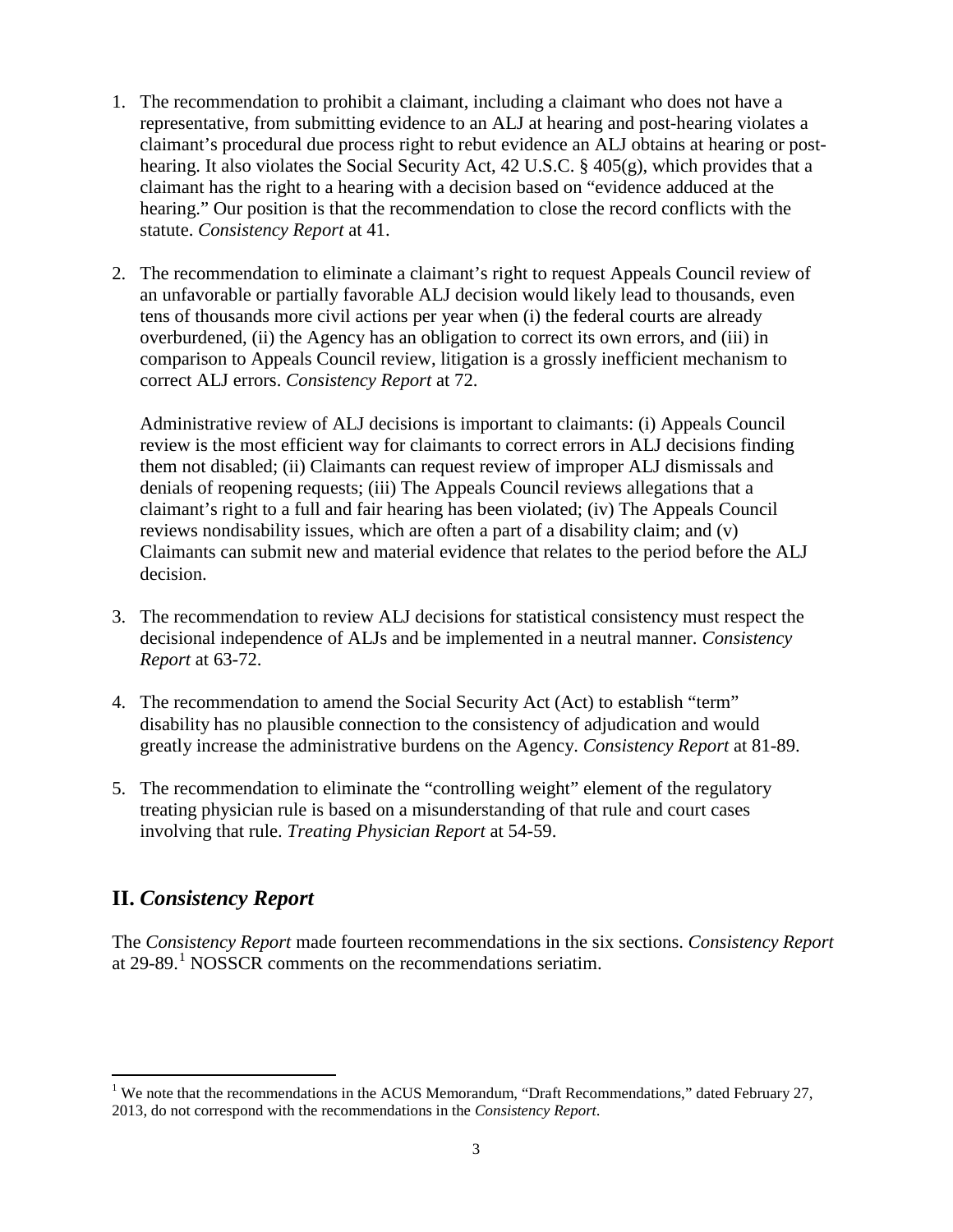#### **A. Impact of Increased Caseload on ALJ Allowance Rates**

NOSSCR agrees that the Office of Disability Adjudication and Review (ODAR) should not increase ALJ productivity goals. *Consistency Report* at 34 (Recommendation 1).

#### **B. Case Management**

#### The *Consistency Report* suggests that:

SSA require claimants to furnish all relevant medical information and to summarize justification for their eligibility in a pre-hearing brief, after which no new information could be submitted. Altering the case management system as sketched above (e.g., pre-hearing briefs) would reflect a modest change that could benefit claimants, while saving ALJs time and resources by reducing the demand on ALJs appreciably.

*Consistency Report* at 41 (Recommendation 2). The recommendation to prohibit the introduction of "new information" after a represented or unrepresented claimant submits a pre-hearing brief is not a "modest" change, but a radical and even unconstitutional change inconsistent with the nonadversarial nature of administrative proceedings for Social Security benefits. *See* 20 C.F.R. § 404.900(b) (2012) ("we conduct the administrative review process in an informal, nonadversary manner").<sup>[2](#page-3-0)</sup> In addition, it is inconsistent with the Social Security Act, 42 U.S.C. § 405(b).

### **1. Closing the Record at the Time of a Pre-Hearing Brief**

To understand why the *Consistency Report*'s recommendation represents a radical change, it is essential to understand hearing-level and Appeals Council procedure. The *Consistency Report* does not reflect an understanding of that procedure.

Under the Act, an ALJ bases a decision on evidence "adduced at hearing." 42 U.S.C. § 405(b). Under the regulations, when an ALJ adjudicates a disability claim, an ALJ bases his or her decision "on the preponderance of the evidence offered at the hearing or otherwise included in the record." 20 C.F.R. § 404.953 (2012). An ALJ also has a duty to develop the record, and that duty does not end prior to the hearing. 20 C.F.R. § 404.944 (2012) ("At the hearing, the [ALJ] looks fully into the issues, questions you and the other witnesses, and accepts as evidence any documents that are material to the issues. The [ALJ] may stop the hearing temporarily and continue it at a later date if he or she believes that there is material evidence missing at the hearing. The [ALJ] may also reopen the hearing at any time before he or she mails a notice of the decision in order to receive new and material evidence.").

Thus, the Agency and the claimant may submit evidence prior to a hearing, at the hearing itself, and post-hearing but prior to the rendering of a decision.<sup>[3](#page-3-1)</sup> An ALJ has the reviewable discretion to close the record at hearing or at some time prior to the date a decision is issued. *HALLEX*, § I-2-6-78 ("Closing the Hearing"). In a typical case, an ALJ adjudicates whether a claimant is disabled not only at the time a pre-hearing brief is submitted, but through the date of the ALJ's

<span id="page-3-0"></span><sup>&</sup>lt;sup>2</sup> Regulatory citations refer to the Title II regulations, 20 C.F.R., Part 404 (2012). The regulations governing Supplemental Security Income benefits, 20 C.F.R., Part 416 (2012), have identical provisions.

<span id="page-3-1"></span><sup>3</sup> *See Flatford v. Chater*, 93 F.3d 1296, 1302-03 (6th Cir. 1996) (discussing post-hearing, pre-decision evidence).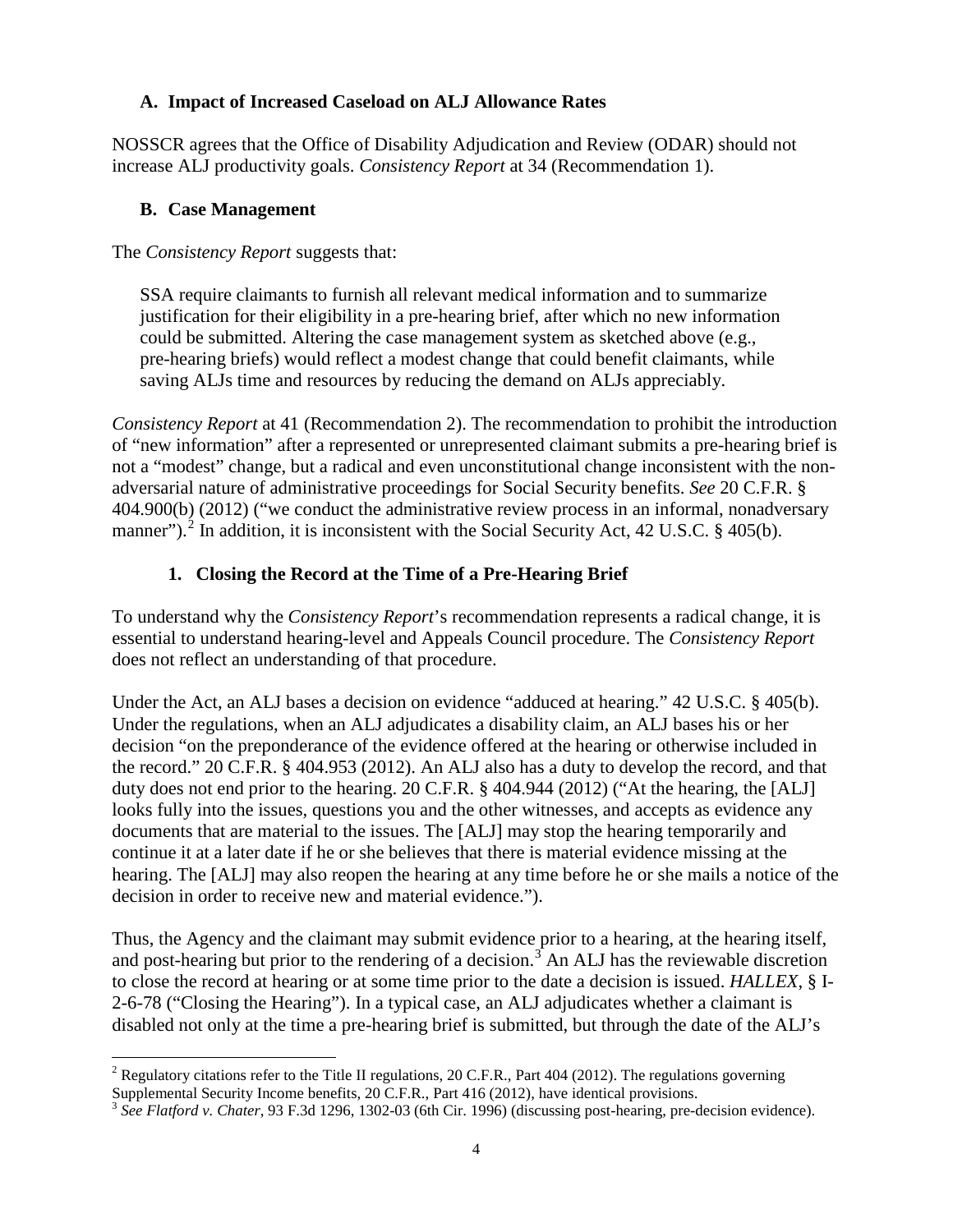decision. Under the regulations, a claimant may submit additional evidence to the Appeals Council in conjunction with a request for review of an ALJ's decision. *See* 20 C.F.R. § 404.970(b) (2012).

The *Consistency Report*'s recommendation to prohibit represented and unrepresented claimants from submitting "new information" at the hearing is deeply flawed, as well as unconstitutional and in violation of the Act. A claimant has a right to submit evidence in support of his or her disability claim and a right to rebut *with evidence* any evidence the Agency introduces. 20 C.F.R. § 404.1512(a) (2012) (general right to submit evidence); 20 C.F.R. § 404.950(a) (2012) (specific right to present evidence at an ALJ hearing); *Townley v. Heckler*, 748 F.2d 109, 114 (2d Cir. 1984) (collecting cases holding that a claimant has a procedural due process right to submit rebuttal evidence). In the majority of hearings, the Agency (through the ALJ) introduces new evidence *at hearing*. Mar. 2, 2013 Draft, *Statistical Appendix to Report on Achieving Greater Consistency in Social Security Disability Adjudication: An Empirical Study and Suggested Reforms*, at 46 ("A vocational expert was recorded as present in 76% of hearings."); *id.* at 45 ("A medical expert was recorded as present in 14% of hearings.").

The *Consistency Report* recommendation unconstitutionally prohibits a claimant from submitting any evidence either at hearing or post-hearing (but pre-decision) to rebut the Agency's new evidence. Because the Agency does not provide a claimant with pre-hearing notice of what an Agency expert will say at hearing but only that such an expert may testify, the claimant cannot rebut pre-hearing testimony not yet presented. Likewise, it is ordinary and routine for an ALJ to obtain the report of a post-hearing consultative examination. Because a claimant is not provided with such a post-hearing report prior to the submission of a pre-hearing brief, the *Consistency Report*'s recommendation to prohibit a claimant from submitting any "new information" after the pre-hearing brief deprives a claimant of his or her right to rebut with evidence such a posthearing report. *See HALLEX*, § I-2-7-30(B) ("The proffer letter [providing the claimant with post-hearing evidence] must: Give the claimant a time limit to object to, comment on or refute the evidence").

Further, the *Consistency Report*'s recommendation to prohibit even an unrepresented claimant from submitting "new information" at hearing or post-hearing is unfair. Consider that an unrepresented claimant may be mentally ill, have no or little resources to marshal evidence, lack any understanding of what evidence is relevant, lack any understanding of Social Security law, and even be illiterate. Closing the record at the time an unrepresented claimant submits a prehearing brief is inconsistent with the realities of claimants obtaining representation. Many claimants seek and obtain representation shortly before, or even after, the ALJ hearing date. Many claimants do not understand the complexity of the rules or the importance of being represented until just before their hearing date. Many are overwhelmed by other demands and priorities in their lives and by their chronic illnesses. As a practical matter, when claimants obtain representation shortly before the hearing, the task of obtaining medical evidence is even more difficult.

The *Consistency Report* unreasonably and improperly prohibits a claimant from submitting evidence after a pre-hearing brief is filed even if such new evidence is crucial to understanding whether the claimant is disabled. Consider if a claimant on the day after a pre-hearing brief is submitted sustains a major permanent injury or undergoes surgery restoring functional capacity.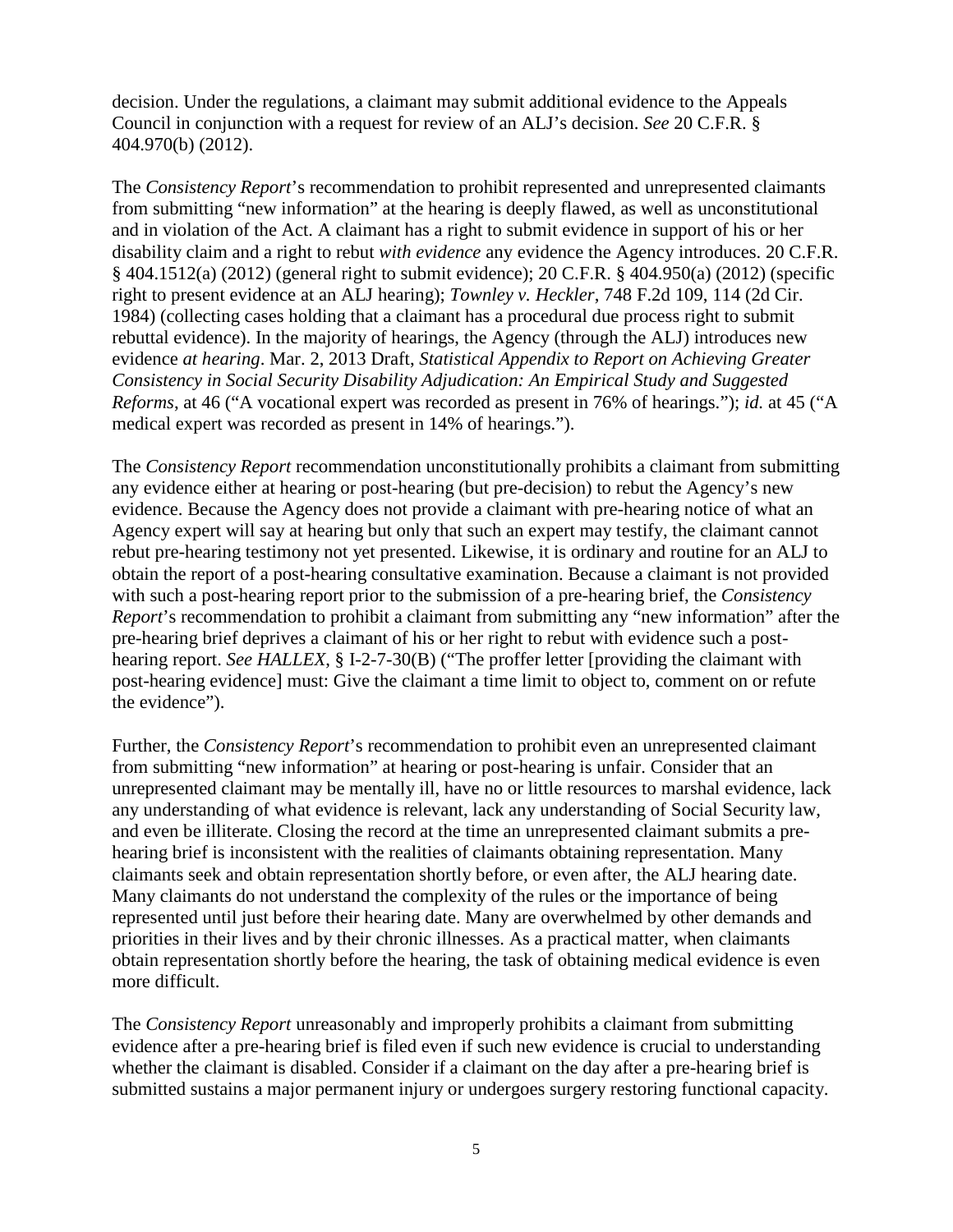Even though the Act requires an ALJ to consider such a major permanent injury when the ALJ adjudicates the claimant's disability claim through the date of the ALJ's decision, the claimant would be barred from submitting any evidence documenting that permanent injury. Even though the Act requires the ALJ to consider whether the claimant's medical condition improved, e.g., through restorative surgery, the claimant would be similarly barred from submitting such evidence. While the *Consistency Report* purports to enlist the claimant's representative in developing the evidentiary record, the *Consistency Report* requires the ALJ to undertake any record development after a pre-hearing brief is submitted. Thus, under the *Consistency Report*, an ALJ may not properly ask a claimant to submit evidence of a major permanent injury or restorative surgery created after the claimant's pre-hearing brief is filed. In other words, the *Consistency Report* cannot be reconciled with procedural due process, the fact that a claimant's medical condition may change after the date a pre-hearing brief is submitted, or the fact that a claimant may undergo a new and relevant medical evaluation and treatment after the date a prehearing brief is filed.

To justify its recommendation, the *Consistency Report* states that "SSA has not prescribed the records that the claimants' representative must furnish to the ALJs . . . ." *Consistency Report* at 35. To the contrary, the regulations require a claimant and his or her representative to submit evidence. *See* 20 C.F.R. § 404.1512(a) (2012) ("This means that you must furnish medical and other evidence that we can use to reach conclusions about your medical impairment(s) and, if material to the determination of whether you are disabled, its effect on your ability to work on a sustained basis. We will consider only impairment(s) you say you have or about which we receive evidence.").

Under current regulations, a claimant is required to disclose material facts in his or her claim for benefits and to prove disability.<sup>[4](#page-5-0)</sup> This duty extends to the representative under SSA's "Rules of conduct and standards of responsibility for representatives."[5](#page-5-1) We believe that the current regulations regarding the duty of claimants and representatives to submit evidence work well, especially when combined with the duty to inform SSA of all treatment received. 20 C.F.R. § 404.1740(b)(1)-(2) (2012) (representative's "affirmative duties" to submit evidence with "reasonable promptness" pertaining to issues related to disability).

According to the *Consistency Report*, closing the record prior to the ALJ hearing is needed because the Appeals Council remands about five percent of ALJ decisions in part based on additional evidence. *Consistency Report* at 39-40 & n.214. The *Consistency Report* even cites case law pertaining to evidence submitted to the Appeals Council in the first instance. *Consistency Report* at 40 & n.215. The *Consistency Report* conflates two distinct issues: whether a claimant should be allowed to submit additional evidence *to the Appeals Council* in conjunction with a request for review of an ALJ's decision $<sup>6</sup>$  $<sup>6</sup>$  $<sup>6</sup>$  and whether a claimant should be</sup> allowed to submit evidence after a pre-hearing brief is filed, but before an ALJ renders a decision.

<span id="page-5-1"></span><span id="page-5-0"></span> $^{4}$ 20 C.F.R. §§ 404.1512(a) (2012).<br><sup>5</sup> 20 C.F.R. §§ 404.1740(b)(1) (2012).

<span id="page-5-2"></span> $<sup>6</sup>$  At the Appeals Council level, new evidence will be considered, but *only* if it relates to the period before the ALJ</sup> decision and is "new and material." 20 C.F.R. §§ 404.970(b) (2012). While the Appeals Council remands slightly less than 20 percent of the appeals filed by claimants, it is important to note that a major basis for remand is not the submission of new evidence, but rather legal errors committed by the ALJ, including the failure to consider existing evidence according to SSA regulations and policy and the failure to apply the correct legal standards.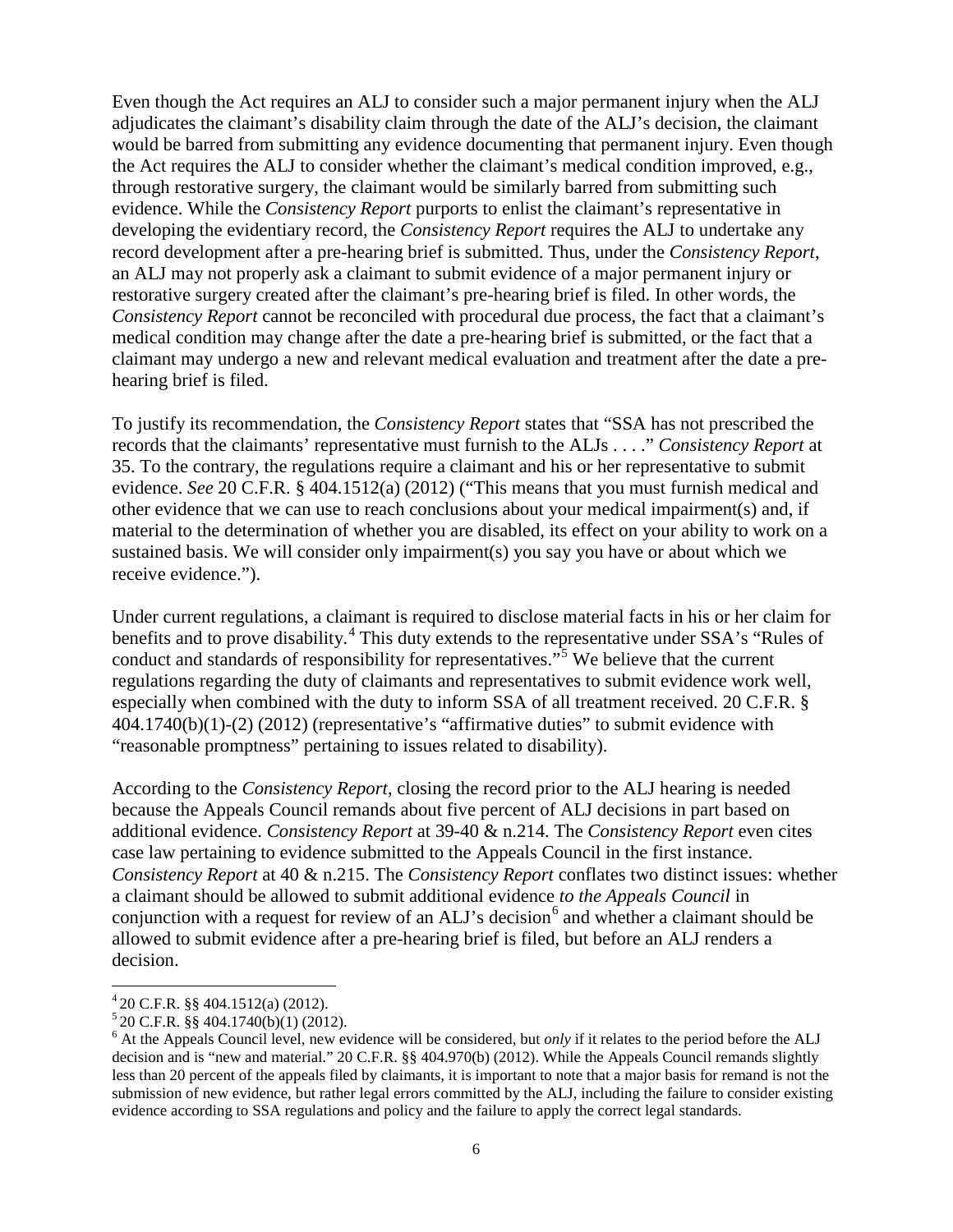Statistics pertaining to Appeals Council remands based on additional evidence concern evidence submitted *for the first time to the Appeals Council* do not concern evidence submitted by a claimant *at hearing or post-hearing but pre-decision.* Further, the Appeals Council's minuscule grant rate based on additional evidence never submitted to ALJs prior to their decisions could not rationally justify depriving claimants of their right to submit evidence at hearing and posthearing but pre-decision. The *Consistency Report* gives no perceptible weight in this regard to the Agency's duty to render correct disability determinations. The *Consistency Report* cites no evidence that arbitrarily closing the record on the date a pre-hearing brief is submitted would lead to more accurate or more consistent adjudication in terms of outcomes.

Closing the record pre-hearing is also inconsistent with the realities of obtaining medical evidence. NOSSCR strongly supports the submission of evidence as early as possible, since it means that a correct decision can be made at the earliest point possible. However, representatives sometimes have great difficulty obtaining necessary medical records due to circumstances beyond their control. There are many legitimate reasons why the evidence is not provided earlier. There is no requirement that medical providers turn over records within a set time period. In addition, cost or access restrictions may prevent the ability to obtain evidence in a timely way.

#### **2. Requirement for Exhaustive Pre-Hearing Brief**

NOSSCR opposes the *Consistency Report*'s recommendation to require in all cases a representative to submit an exhaustive pre-hearing brief. *Consistency Report* at 36-41. That onesize-fits-all approach is inefficient and not based on any cogent analysis of current ODAR practice or any statistical analysis of the use of pre-hearing briefs today.

First, it is ordinary and routine for individual ALJs to request pre-hearing briefs and for representatives to submit, without prompting, such briefs of varying length and complexity depending on the facts of a particular case and the preference of an assigned ALJ. The *Consistency Report* does not present any evidence that ODAR's current practice is flawed or inefficient. Indeed, ODAR Best Practices for Claimants' Representatives include submitting a "concise" pre-hearing brief "whenever possible,"[7](#page-6-0) but not submitting an exhaustive brief in every case as the *Consistency Report* recommends.

Second, the *Consistency Report* would require representatives to expend resources inefficiently. Many ALJs do not review carefully or even consider at all a representative's written submissions, and few ALJs and decisionwriters rely on representatives' factual summaries even if provided. The *Consistency Report*'s suggestion or implication that ALJs and decisionwriters should rely on a claimant's factual summary in a pre-hearing brief to draft a written decision assumes without foundation that ALJs and decisionwriters would actually rely on a such a summary or that relying on such a summary would result in any cost savings to the Agency. ALJs and decisionwriters review independently the record regardless of any pre-hearing brief.

Third, the *Consistency Report* improperly uses the "litigation" model for its suggested prehearing procedures. *Consistency Report* at 36, 38. The longstanding view of the Supreme Court, [8](#page-6-1)

<span id="page-6-0"></span> $^7$  https://www.socialsecurity.gov/appeals/best\_practices.html.

<span id="page-6-1"></span><sup>8</sup> *See, e.g., Sims v. Apfel*, 530 U.S. 103, 110 (2000); *Richardson v. Perales,* 402 U.S. 389, 400-401 (1971).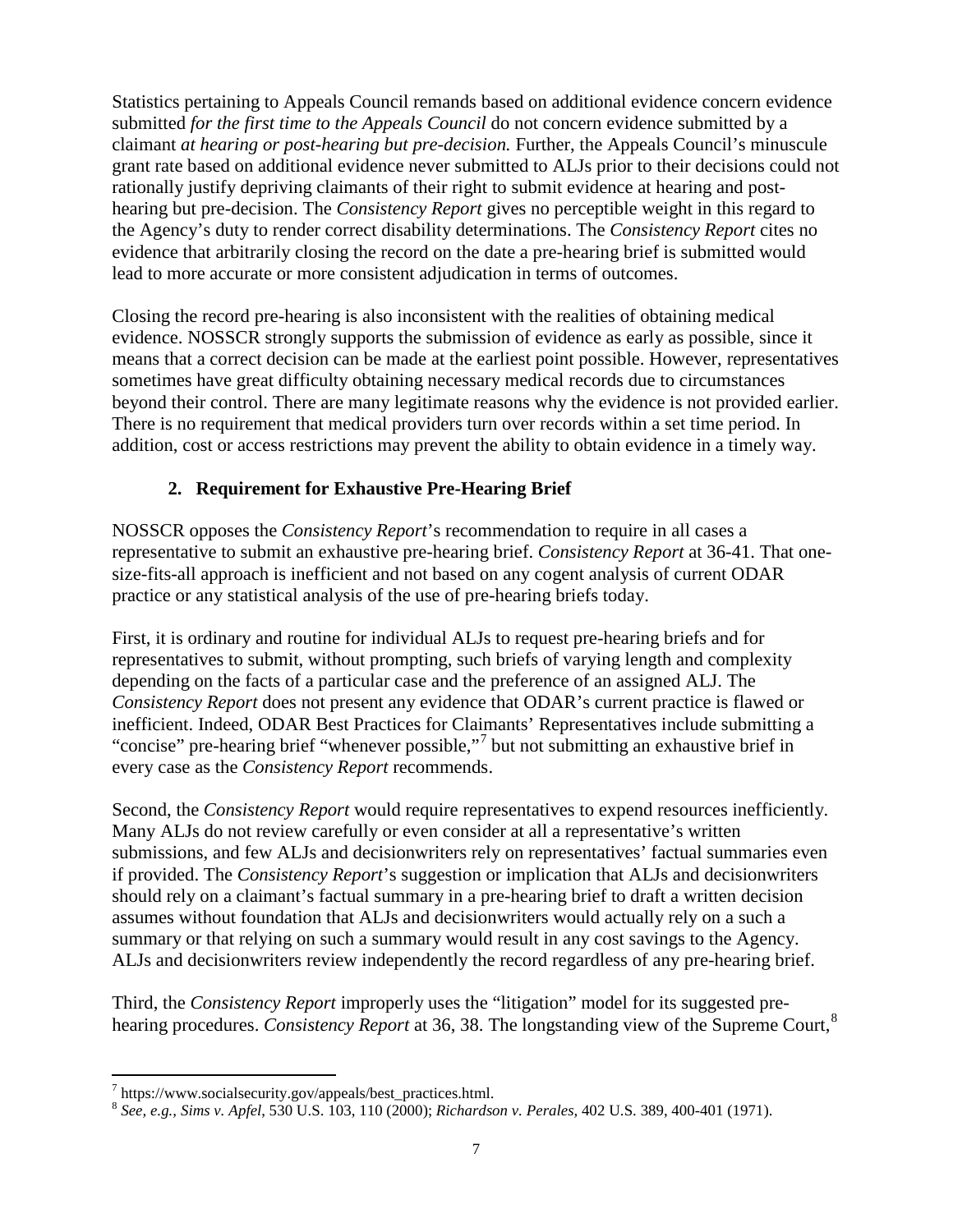Congress, and the Agency<sup>[9](#page-7-0)</sup> is that the Social Security claims process is informal and nonadversarial, with SSA's underlying role to be one of determining disability and paying benefits.

### **3. Pre-Hearing "Settlement"**

The *Consistency Report* suggests that ODAR should facilitate the "settlement" of claims prehearing using non-ALJ attorney advisors when the only issue is the onset and/or duration of disability. *Consistency Report* at 38-39. The *Consistency Report* does not reflect the current practice in ODAR hearing offices. The *Report* implies that ODAR personnel do not currently communicate with claimants and their representatives pre-hearing to facilitate the issuance of fully favorable decisions after an onset date is amended or the period of alleged disability is changed. Given ODAR's current practice to facilitate the issuance of pre-hearing fully favorable on-the-record decisions after an amendment of onset date and/or duration, the *Consistency Report*'s projected costs savings from its suggestion are unsupported.

### **C. Use of Video Hearings**

The *Consistency Report* recommends expansion of the use of video hearings. *Consistency Report* at 44-50 (Recommendation 3). NOSSCR supports the use of video hearings so long as the right to a full and fair hearing is adequately protected; the quality of video hearings is assured; and the claimant retains the absolute right to have an in-person hearing as provided under current regulations and SSA policy.<sup>[10](#page-7-1)</sup>

### **D. Assessing the Appeals Process**

## **1. Publication of Appeals Council Decisions**

The *Consistency Report* recommends publishing "all or at least a significant portion" of the more than twenty thousand "decisions" the Appeals Council issues each year. *Consistency Report* at 61. (The *Consistency Report* apparently refers to the Appeals Council's remand orders following the grant of a claimant's request for review or after taking own-motion review.) We do not oppose the publication of those remand orders. However, the vast majority of Appeals Council remand orders are fact specific and perfunctory, thus having little heuristic value. The orders generally identify a well-established legal principle(s), one or more pertinent facts, and the ALJ's failure to apply that principle(s) to those facts. If the remand orders are published, any personal identifying information or any information from which the identity of a claimant could be discerned must be removed.

<span id="page-7-1"></span><span id="page-7-0"></span><sup>&</sup>lt;sup>9</sup> See 20 C.F.R. § 404.900(b) (2012).<br><sup>10</sup> The *Consistency Report* recommends expansion of video hearings based in part on only the "modest" (three percent) lower allowance rate for such hearings. *Consistency Report* at 47. The *Consistency Report* correctly did not suggest that the lower allowance rate for video hearings reflects more accurate determinations, but implied that the lower allowance rate was a justifiable cost for the purported increased flexibility of such hearings. For those three percent of claimants who would not have been denied had they received in-person hearings, the impact of video hearings was not modest. As justification for the use of video hearings, the *Consistency Report* stated demeanorbased credibility findings have limited utility. *Consistency Report* at 48. However, the *Consistency Report* did not grapple with the fact that ALJs who conduct video hearings routinely rely upon such findings.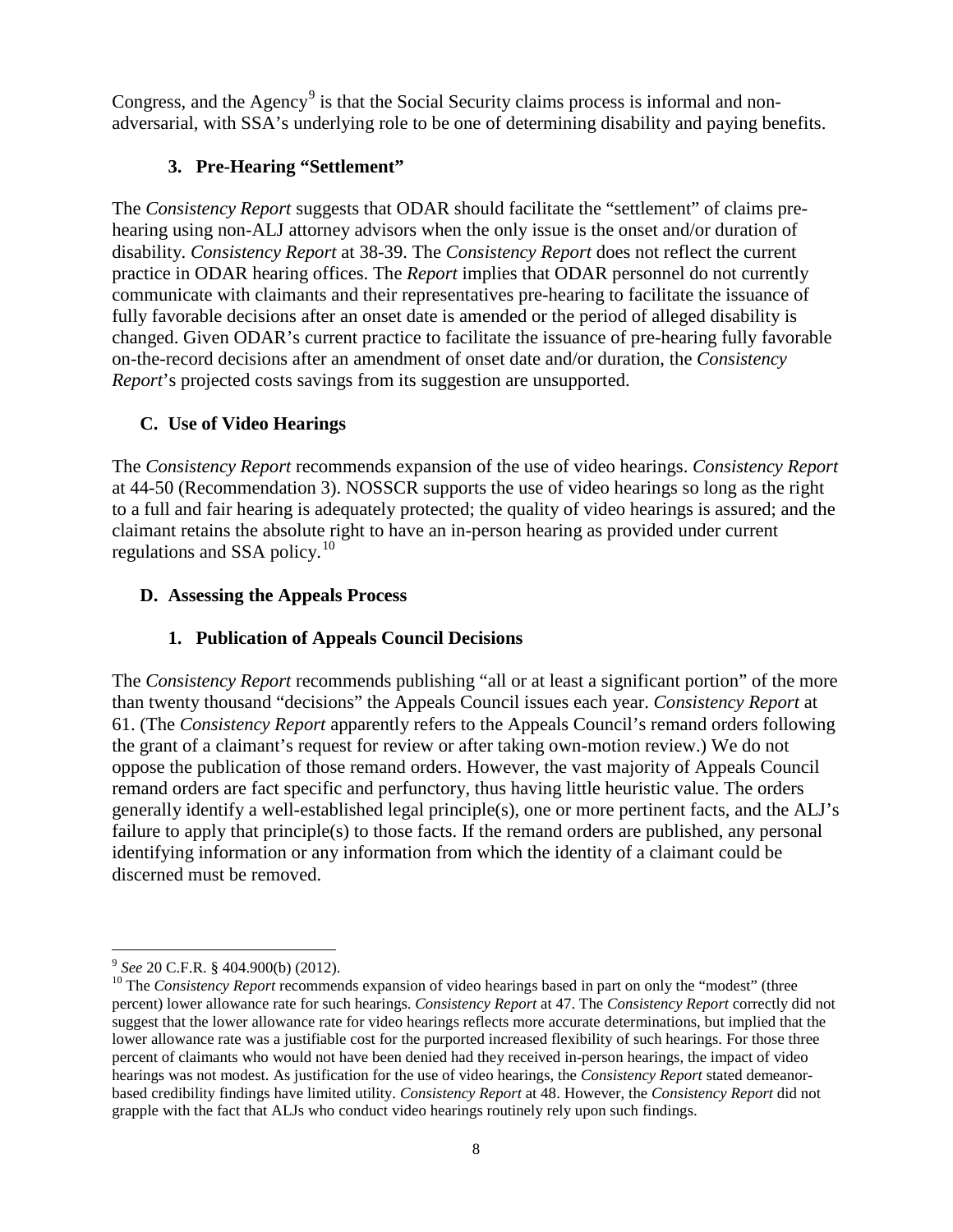### **2. Distribution of SSA Office of General Counsel Memoranda**

NOSSCR believes that the *Consistency Report*'s recommendation that ALJs and decisionwriters receive Office of General Counsel memoranda recommending that the Appeals Council agree to grant plaintiffs judicial relief is unnecessary. *Consistency Report* at 62 (Recommendation 7). It is readily apparent from a court's written disposition of a civil action by agreement of the Commissioner and the plaintiff why the Commissioner agreed that the plaintiff was entitled to judicial relief. More important, an ALJ on court remand should focus on the terms of the court order, not on what such a memorandum states. In any case, a claimant should receive any guidance the ALJ receives related to the proceedings on court remand.

### **3. ALJ Drafting of Decisions on Remand from Federal Courts**

NOSSCR objects to the recommendation that ALJs, "where possible, be assigned to write decisions upon remand from federal court." *Consistency Report* at 62 (Recommendation 8). First, the recommendation is not based on any analysis of current Agency policy regarding assignment of court-remand cases. Second, the recommendation implies that a case should be assigned to the same ALJ on court remand even if under existing Agency policy the ALJ who previously decided the case would not be assigned to decide the case again, e.g., because the ALJ moved to a different hearing office. Third, the recommendation will lead to incorrect and unfair outcomes in cases where a particular ALJ refuses to adjudicate properly or fairly a particular claim.

### **4. Expansion of Own Motion Review by the Appeals Council**

The *Consistency Report* recommends that the Commissioner expand its own-motion review. *Consistency Report* at 63-70 (Recommendations 9-10). Any such expansion must respect the decisional independence of ALJs and be implemented in a neutral manner.

#### **5. Expansion of SSA's Statistical Quality Assurance Programs**

NOSSCR agrees that the Agency should study why ALJs reach different outcomes. *Consistency Report* 70-72 (Recommendation 11). Among other things, the Agency should investigate whether particular ALJs discriminate against claimants based on the claimants' race, sex, gender, age, and medical conditions. The *Consistency Report* disavowed any knowledge of the fundamental question why ALJs render markedly disparate decisions.

## **6. Adoption of Appeals Council Audit Function**

NOSSCR strongly objects to the *Consistency Report*'s recommendation to eliminate a claimant's right to request Appeals Council of an ALJ's unfavorable or partially favorable decision. *Consistency Report* at 72-79 (Recommendation 12). For the reasons discussed below, the claimant's right to request review by the Appeals Council is a highly efficient means to correct material errors in ALJ decisions.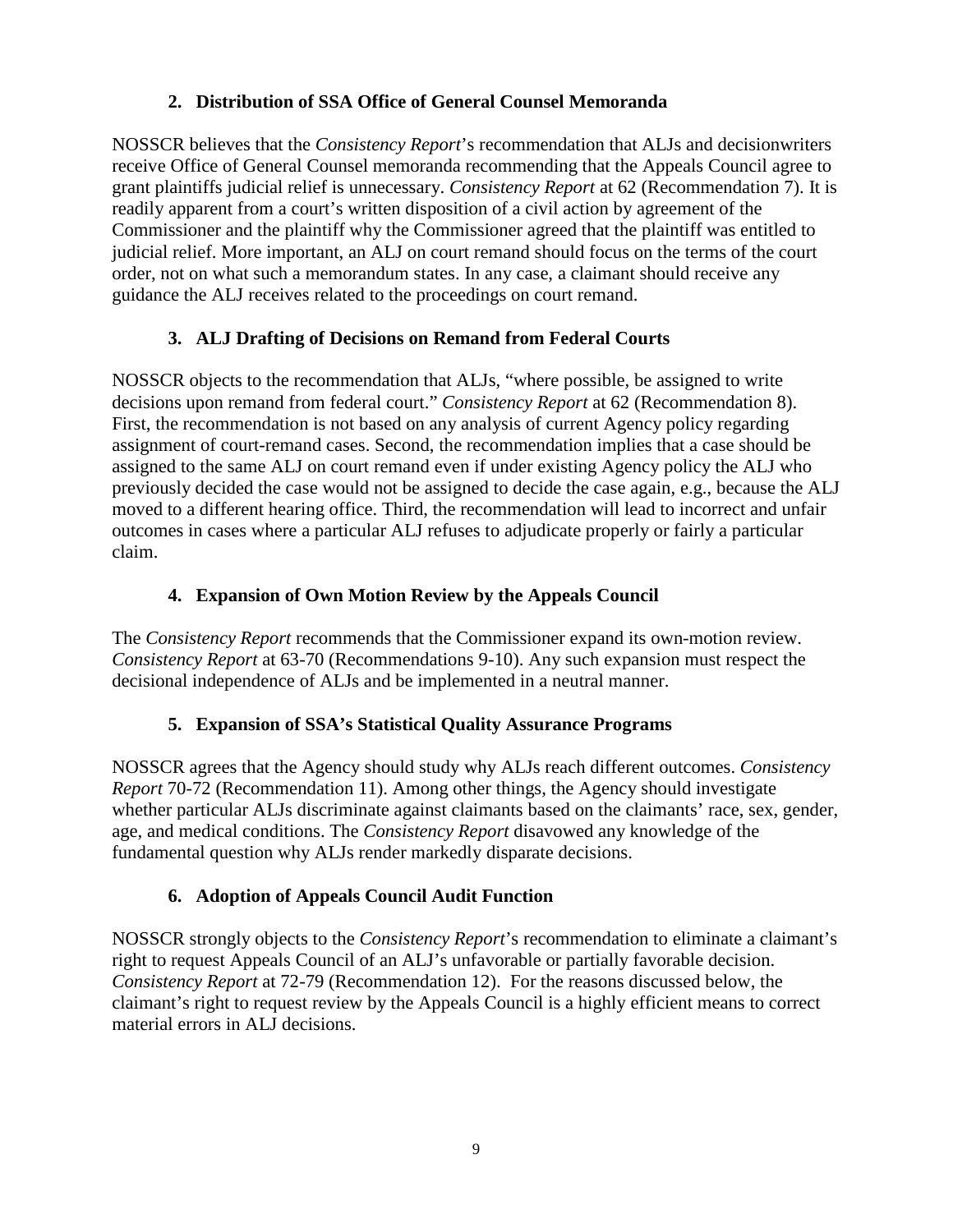#### **a. Administrative review of ALJ decisions is important to claimants.**

Claimants benefit from the right to request review by the Appeals Council for a variety of reasons, including:

- Appeals Council review is the most efficient way for claimants to correct errors in ALJ decisions finding them not disabled.
- Claimants can request review of improper ALJ dismissals and denials of reopening requests.
- The Appeals Council reviews allegations that a claimant's right to a full and fair hearing has been violated. If the allegation is supported, the Appeals Council will either reverse the denial of benefits or remand the case to a different ALJ for a new hearing.
- The Appeals Council reviews cases that do not involve a claim for disability benefits. Also, many disability claims have related nondisability issues, e.g., overpayments due to earnings and income/resource issues in SSI cases.
- Claimants can submit new and material evidence that relates to the period before the ALJ decision.

#### **b. Unrepresented claimants would be especially disadvantaged by elimination of a right to request Appeals Council review.**

While proceedings before the Appeals Council are nonadversarial, federal litigation is adversarial. In addition, the procedure to request review is relatively simple. SSA has a one-page form that can be completed and filed in any Social Security office, sent by mail or faxed. In contrast, the procedure for filing an appeal to federal district court is much more complicated and, unless waived, there is a \$350 filing fee, which may be cost-prohibitive for a claimant. *Pro se* claimants are intimidated by the process.

#### **c. Improve the Appeals Council's review function**

The *Consistency Report* unreasonably maintains that because the Appeals Council does not grant a claimant's request for review in many cases in which the Appeals Council should have granted such review, a claimant should not have any right to request Appeals Council review. *Consistency Report* at 73-74. If the Appeals Council is not performing its review function optimally, the solution is to improve the Appeals Council's performance of that function.

#### **d. The Appeals Council's role to correct ALJ errors**

By eliminating the claimant's right to request review by the Appeals Council, the *Consistency Report* in essence recommends that the Agency shirk in large part its obligation to correct its own errors. In comparison to the Appeals Council, the federal courts are a grossly inefficient mechanism to correct ALJ errors. While the Appeals Council spends on average about four hours acting on the merits of a single request for review, federal court personnel, including judges and their clerks, spend much more time to resolve a matter. It makes little sense to require a federal judge to issue a twenty-page order in a case when the Appeals Council would have resolved the matter with a two-page remand order. As a related matter, while a representative may typically spend three to seven hours persuading the Appeals Council to grant a claimant's request for review, an attorney typically spends fifteen to forty-five hours persuading a federal court to grant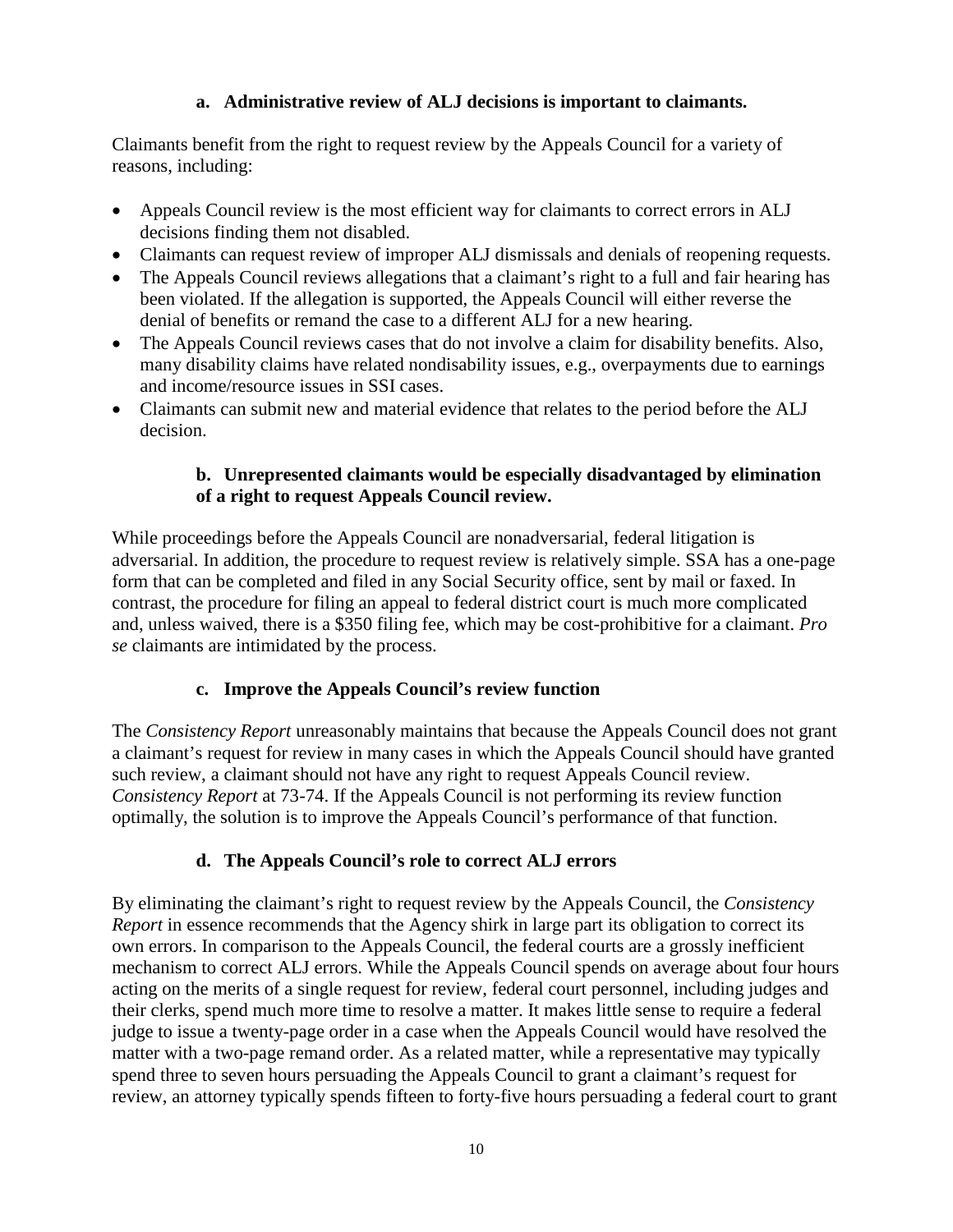a plaintiff's prayer for relief. The significantly increased cost of litigation in contrast to proceeding before the Appeals Council would likely prevent many claimants with meritorious claims from retaining attorneys to initiate civil actions.

#### **e. Impact on the federal courts**

The *Consistency Report* would likely lead to thousands, even tens of thousands more civil actions per year. The *Consistency Report* would simply transfer the "administrative costs" from the Agency to the already-overburdened federal courts and flood the courts with new cases. In fact, recent experience with eliminating the right to request review in SSA Region I states as part of "Disability Service Improvement" in the mid-2000's, seems to show that these concerns are justified. *See generally Petitions for Judicial Review v. Astrue, 789 F. Supp.2d 252 (D.Mass.* 2011).

## **E. DDS Reconsideration Level**

NOSSCR agrees that the Agency should "hesitate" before reinstituting the reconsideration level in the prototype states. *Consistency Report* at 81 (Recommendation 13). The *Consistency Report* correctly states that the reconsideration level is an inefficient mechanism to correct erroneous initial determinations and that the reconsideration level may dissuade claimants entitled to benefits from appealing incorrect denials of those benefits. *Consistency Report* at 79-81. NOSSCR supports the general elimination of the reconsideration level and providing more time and effort to better develop disability claims at the initial level.

## **F. Continuing Disability Reviews**

NOSSCR strongly disagrees with the *Consistency Report*'s recommendation to amend the Act to include "term" disabilities for claimants. *Consistency Report* at 81-89 (Recommendation 14). As the *Report* states, this Recommendation is outside the scope of the original study mandate and should not be a part of the Committee's deliberations.

Placing arbitrary time limits on benefits would likely be counterproductive and actually exacerbate claimants' physical or mental health problems. It is impossible to predict who might be able to work at a self-sustaining level as the course a disability or illness may take is unpredictable and definitely not known ahead of time. For those who are not able to attain a significant level of employment, or not able to do so within the prescribed time frames, a timelimited program would greatly increase the need for repeated applications and adjudications, causing great stress for beneficiaries as well as increased administrative costs for the Agency.

The current process of conducting continuing disability reviews (CDRs) avoids these problems and additional costs, while ensuring that individuals who no longer qualify for the program have their benefits terminated. It is very likely that establishing term disability with a reapplication process would lead to both significantly increased administrative record costs and significant hardship for the disabled.

NOSSCR strongly supports SSA's efforts to conduct program integrity work; however, Congress has not provided the Agency with adequate budget resources to keep up with scheduled reviews.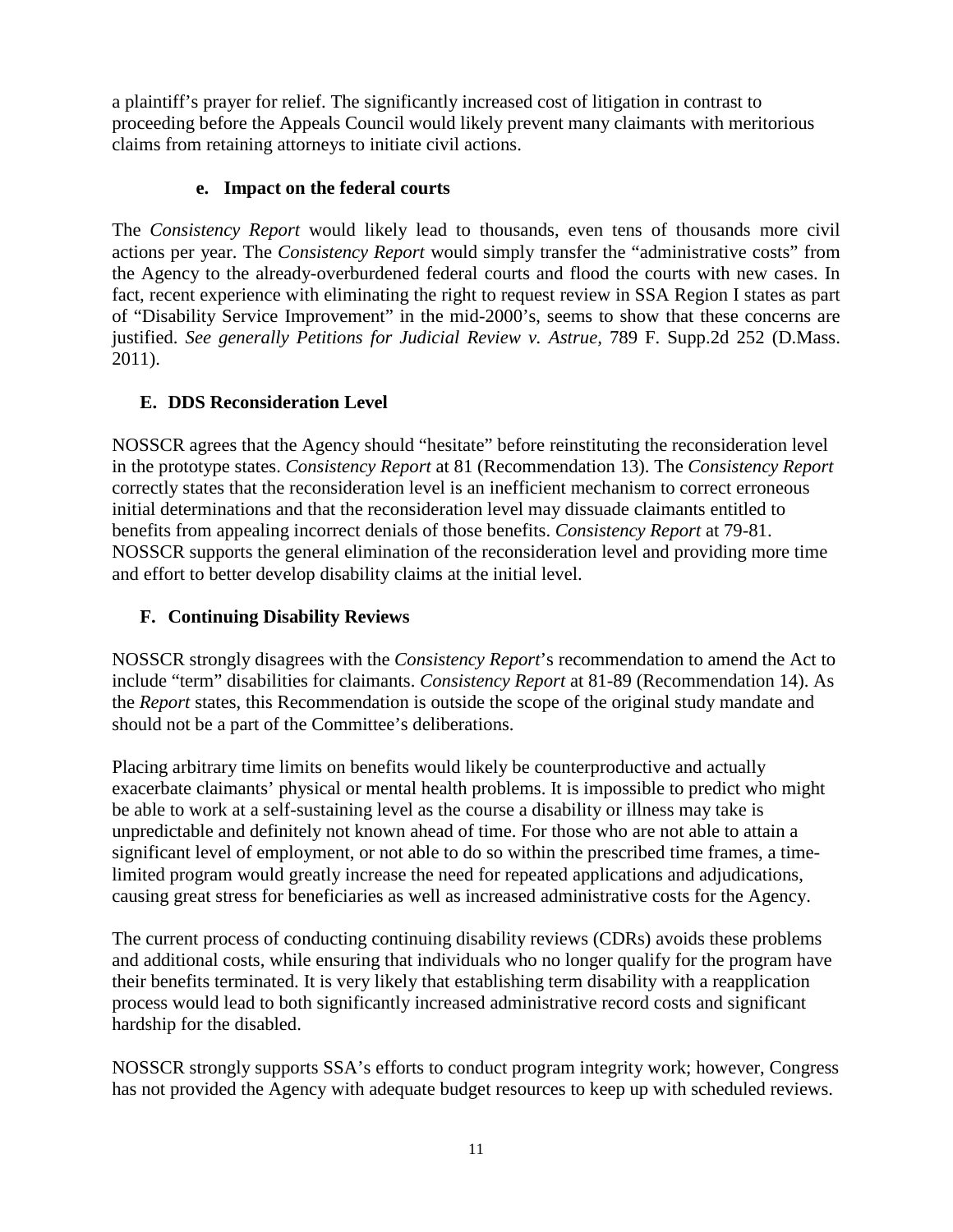If the real issue is to ensure that claimants continue to meet the disability criteria, then SSA should be fully funded to conduct CDRs, rather than create a new process that is both unfair to claimants and inefficient for the Agency.

# **III.** *Treating Physician Report*

NOSSCR strongly supports the existing regulatory treating physician rule found in 20 C.F.R. § 404.1527(c) (2012) and strongly opposes the *Treating Physician Report*'s recommendation to amend that regulation to remove the provision pertaining to accordance of "controlling weight" to a treating physician's opinion. *See* 20 C.F.R. § 404.1527(c)(2) (2012) ("If we find that a treating source's opinion on the issue(s) of the nature and severity of your impairment(s) is wellsupported by medically acceptable clinical and laboratory diagnostic techniques and is not inconsistent with the other substantial evidence in your case record, we will give it controlling weight."). *Treating Physician Report* at 54-59.

First, the *Treating Physician Report* maintains that it is too difficult for an ALJ not to accord "controlling weight" to a treating physician's opinion, when, in actuality, the requirements for according such weight is stringent. *See* 20 C.F.R. § 404.1527(c)(2) (2012). The opinion must be both "well-supported" by objective medical evidence and not inconsistent with "other substantial evidence in your case record." *Id.* "Substantial evidence" is more than a scintilla and less than a preponderance of the evidence. Social Security Ruling 96-2p. For example, a claimant's spouse's statements that a claimant is not as limited as his or her treating physician suggests are such substantial evidence. *Id.*

Second, the *Treating Physician Report* unreasonably recommends revising the treating physician rule because claimants are less likely today to have a treating physician. Just because claimants are less likely to have a treating physician, in some cases today, does not mean that the treating physician rule should be amended. At any rate, the current regulations provide a way for adjudicators to consider the "length of the treatment relationship," the "frequency of examination," and the "nature and extent of the treatment relationship." 20 C.F.R. § 404.1527(d)(2) (2012).

Third, the *Treating Physician Report* is based on basic misunderstanding of judicial review of disability determinations. According to the *Treating Physician Report*, "district courts review only ALJ decisions that discredit as opposed to credit treating source opinion." *Treating Physician Report* at 18. It is ordinary and routine for courts to review cases in which an ALJ agrees with a treating physician's opinion and the plaintiff disagrees with that opinion. It is ordinary and routine for courts to review cases in which an ALJ agrees with a treating physician's opinion, but the consequences of such agreement for disability are in dispute.

Fourth, NOSSCR strongly disagrees that federal courts misunderstand, misapply, or ignore the regulatory treating physician rule. Federal courts grant plaintiffs relief for violations of the treating physician rule because ALJs violate that rule. The problem is not the rule, but the lack of ALJ compliance with it.